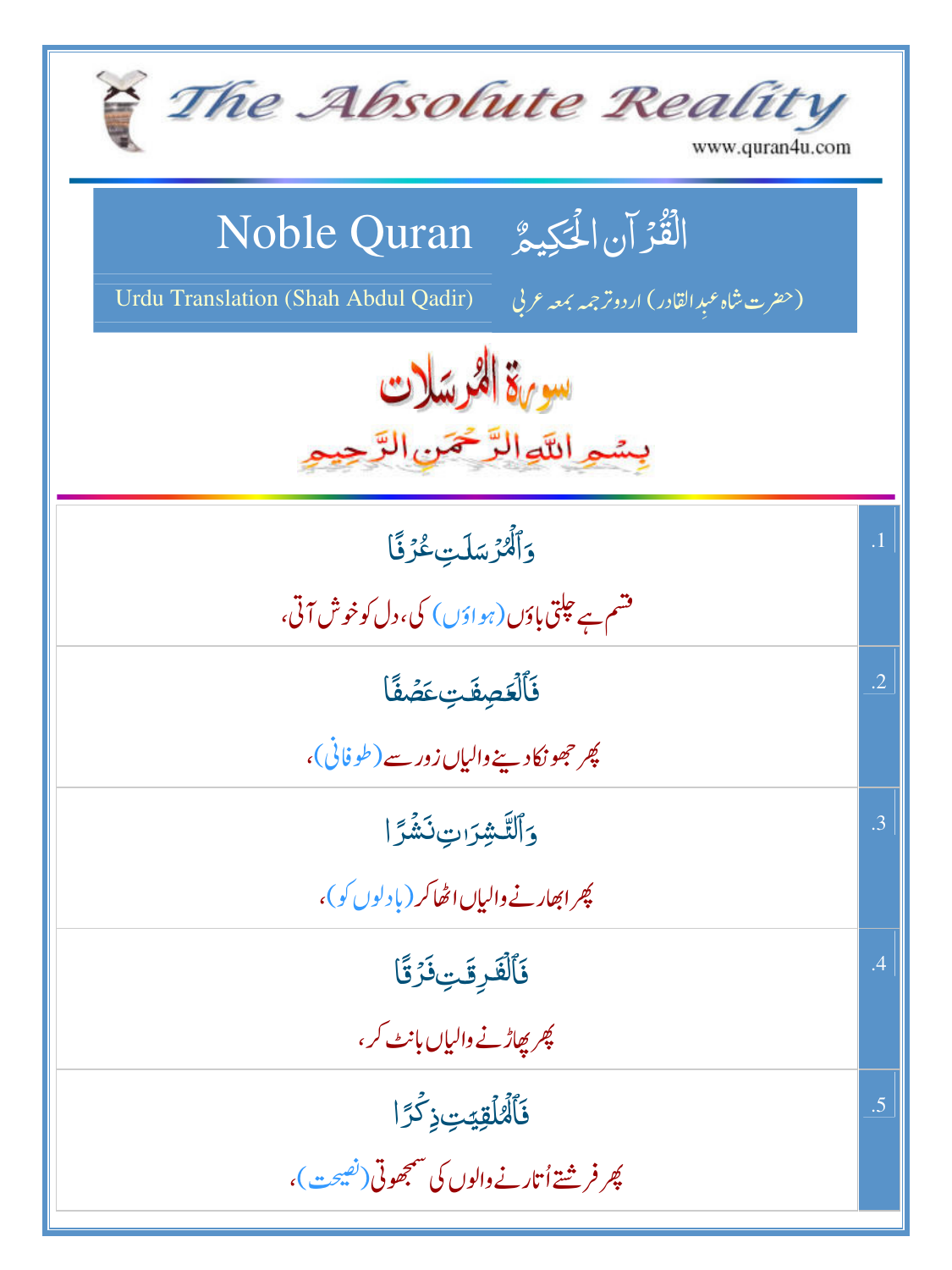| عُذْبِمَاأَوْ ذُذْبِمَا                        | .6             |
|------------------------------------------------|----------------|
| الزام اتارنے (توبہ کے لئے ) کو، پاڈر سنانے کو۔ |                |
| إِتَّمَاتُوعَلُونَ لَوَاقِعٌ                   | $\cdot$ 7      |
| مقرر (یادر کھو)جوتم سے وعدہ ہواسوہوناہے۔       |                |
| فَإِذَا ٱلنُّجُومُ طُمِسَتَ                    | $\overline{8}$ |
| چر جب تارے مٹائے جائیں (ماند پڑ جائیں )،       |                |
| وَإِذَا ٱلسَّمَاءُ فُرِجَتَ                    | .9             |
| اور جب آسان میں جھروکے پڑیں(پھاڑ دیاجائے)،     |                |
| دَإِذَا ٱلْجِبَالُ نُسِفَتَ                    | .10            |
| اور جب پہاڑ اُڑائے جائیں،                      |                |
| وَإِذَا ٱلرُّسُلُ أَقِّتَتْ                    | .11            |
| اور جب ر سولوں کاوعد ہ ٹھُہر ہے۔               |                |
| ٳٲؾؚۜؾٷڡؚۣٲ۠ڿؚڶٮٙٛ                             | .12            |
| <sup>س</sup> س دن کی ان کو دیر ہے ؟            |                |
| لِيَوْمِ ٱلْفَصَٰلِ                            | .13            |
| اس فیصلہ کے دن کی،                             |                |
|                                                |                |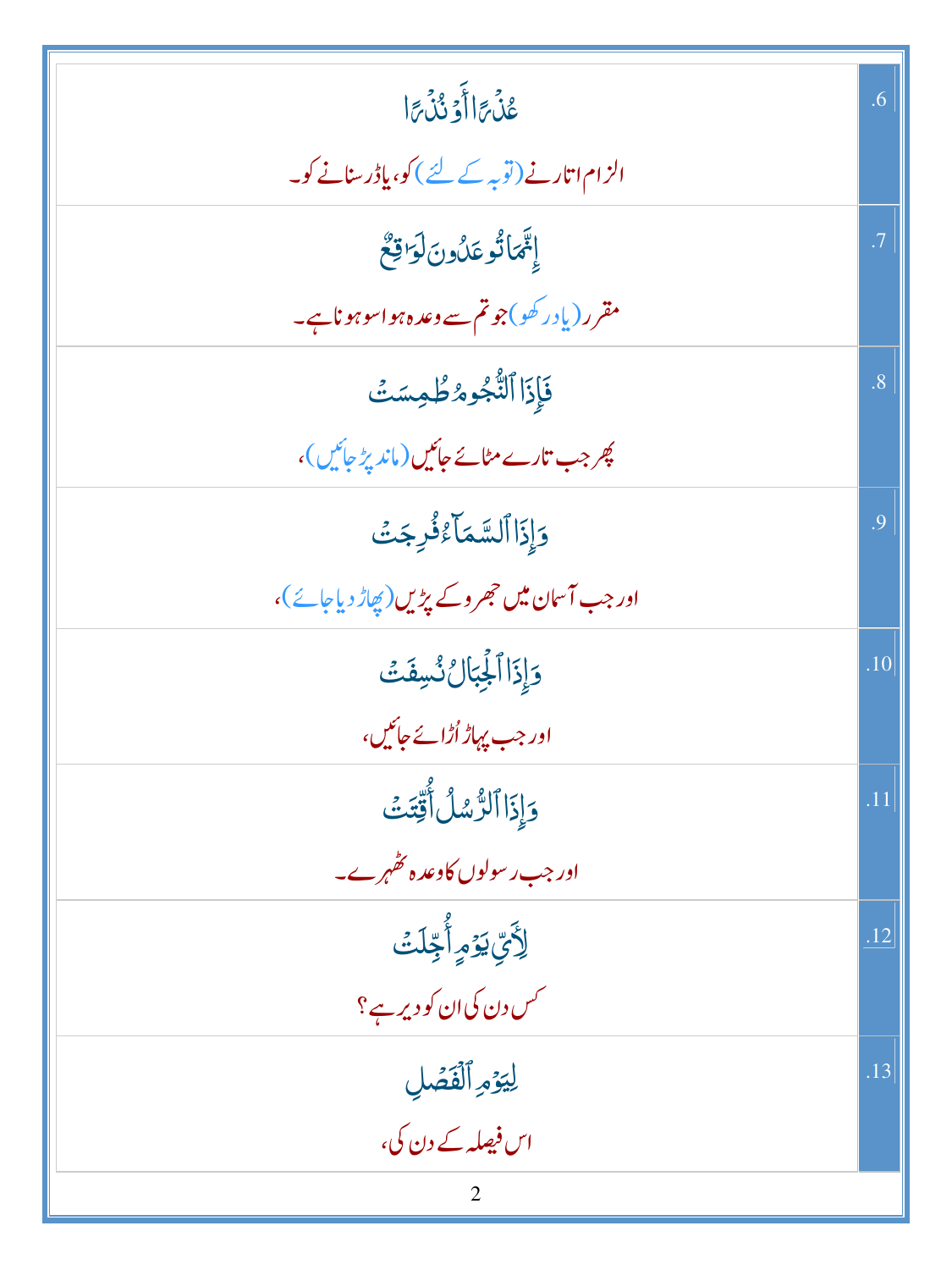| وَمَآ أَدۡ مَالِكَ مَا يَوۡ مُ ٱلۡفَصَٰلِ                             | .14 |
|-----------------------------------------------------------------------|-----|
| اور توکیا بوجھا کیاہے(کیباہو گا)فیصلہ کادن؟                           |     |
| <u>وَيۡلُّ يَوۡ</u> مَبِنِۙالِّلۡمُكَٰٓلِّبِينَ                       | .15 |
| خرانی ہے اس دن حجھٹلانے والوں کی۔                                     |     |
| أَلَمَ نُهْلِكِ ٱلْأَوَّلِينَ                                         | .16 |
| کیاہم کھیا(ہلاک)نہیں چکے اگلے (پہلے)؟                                 |     |
| ثُمَّ نُنَّبِعُهُمُ ٱلْأَخِرِينَ                                      | .17 |
| پھران کے پیچھے جھ <b>یتے ہیں پچھلے (بعد د</b> الوں کو)۔               |     |
| <b>كَنَا لِكَ نَفْعَلُ بِٱلْمُجْرِمِينَ</b>                           | .18 |
| ہم یہی کچھ کیا کرتے ہیں گنہگاروں سے۔                                  |     |
| <u>وَيۡلُّ يَوۡ</u> مَبِنِۙالِّلۡمُكَنِّبِينَ                         | .19 |
| خرانی ہے اس دن حجٹلانے والوں کی۔                                      |     |
| ؚ<br>ٲۘڶٙؽ <sup>ٙ</sup> ٮؘ۫ڂؙڷڦػ۠ۜؗ۠۠ <sub>ڡ</sub> ۊۜۜڽ؋ۜٵۧۦٟۄٞۜۿٟؾڹۣ | .20 |
| کیاہم نے نہیں بنایاتم کوایک بے قدر پانی ہے؟                           |     |
| <b>فَجَعَلۡتَـٰٓ فِیۡ قَرَا <sub>کِل</sub>مَکِینِ</b>                 | .21 |
| پھر رکھااس کوایک جے <i>کھہر</i> اؤ(محفوظ جگہ) <b>می</b> ں،            |     |
| 3                                                                     |     |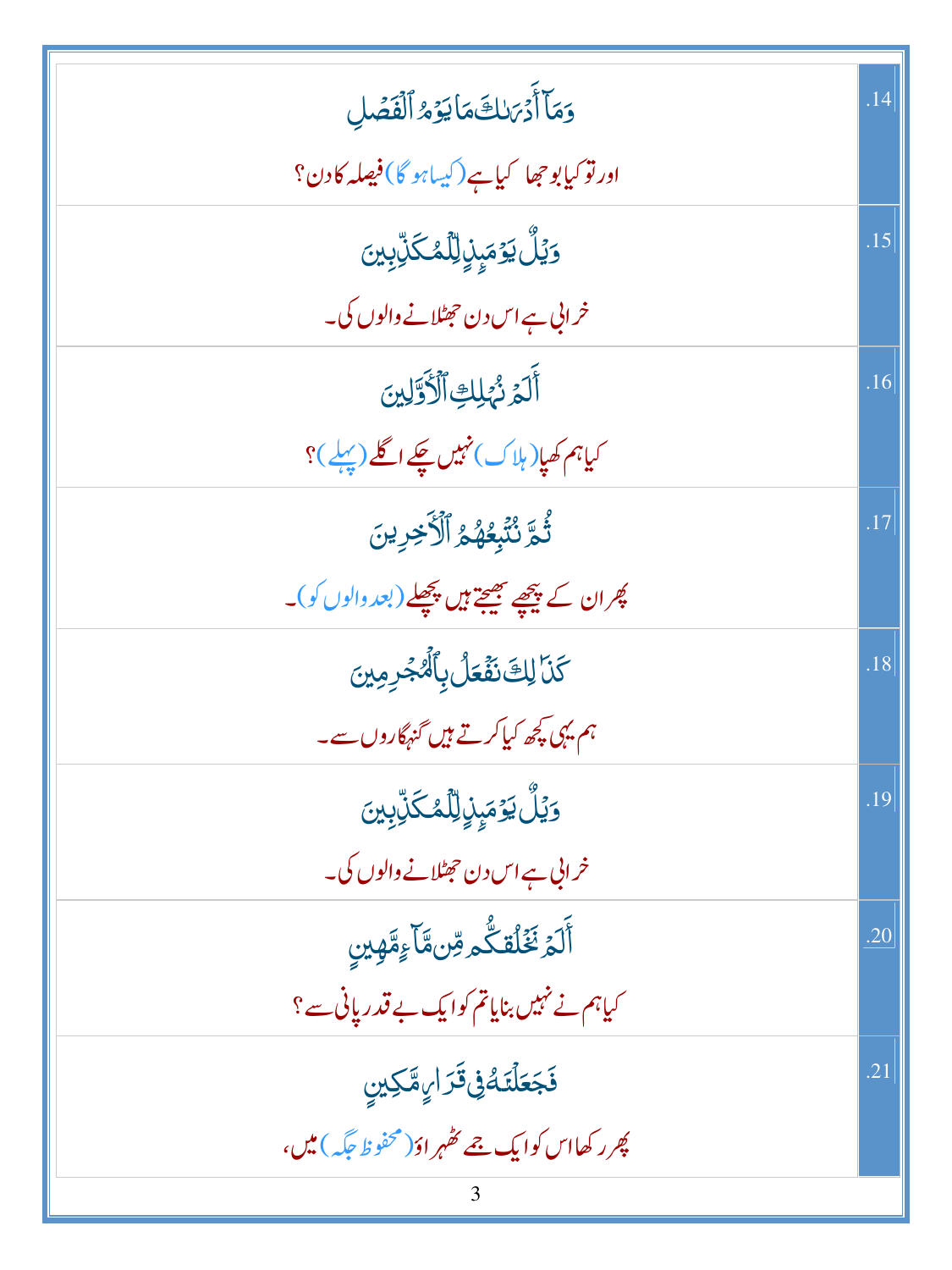| إِلَىٰقَلَىٰ مِتَعَلُومٍ                            | .22 |
|-----------------------------------------------------|-----|
| ایک <i>دعد</i> ه(م <i>د</i> یه)مقررتک،              |     |
| فَقَلَتَهُنَا فَنِعْمَ ٱلْقَلِيَّ وَنَ              | .23 |
| پھرہم کرسکے،سو کیاخوب سکت (طاقت)والے ہیں۔           |     |
| <u>وَيۡلَّ يَوۡ</u> مَبِنِۙالِّلۡمُكَنِّبِينَ       | .24 |
| خرانی ہے اس دن حجھٹلانے والوں کی۔                   |     |
| أَلَمَ بَجْعَلِ ٱلْأَرْضَ كِفَاتًا                  | .25 |
| کیاہم نے نہیں بنائی زمین سمیٹنے والی،               |     |
| أَحْيَاءًوَأَمُوَاتًا                               | .26 |
| جيتوں(زندوں) کواور مُر دوں کو،                      |     |
| وَجَعَلْنَافِيهَا مَوَاسِيَ شَوجَت                  | .27 |
| اور رکھے اس میں بو جھ کو پہاڑ اونچے،                |     |
| <u>و</u> َأَسْقَيْنَكُمِ مَّآءً فُرَاتًا            |     |
| اور پلاياتم کوپانی میٹھا بياس بجھاتا۔               |     |
| <u>وَيۡلُّ يَوۡ</u> مَ <sub>ڹ</sub> ٟڹِٳڵڷڡۢػڵؚؖڹؚؾ | .28 |
| خرابی ہے اس دن حجھٹلانے والوں کی۔                   |     |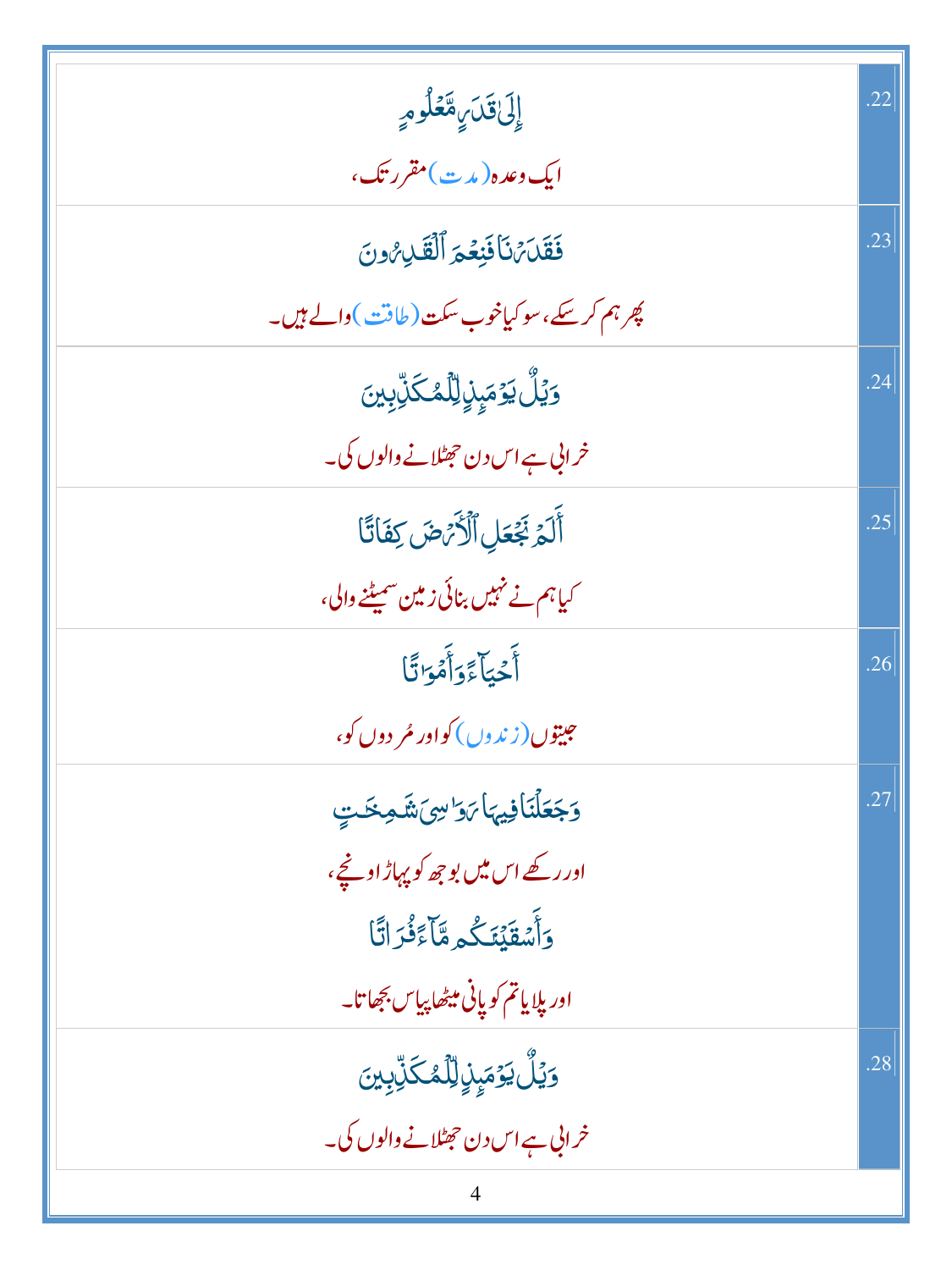| ٱنطَلِقُوٓٲٳ۪ڸؘ؏ٵػٛڹؾ۠ۄۑؚڡؚۦؾ۠ػؘڷؚۨڹۘ۠ۅڽؘ                   | .29 |
|-------------------------------------------------------------|-----|
| چلودیکھو! جو چیز تم لوگ جھٹلاتے تھے،                        |     |
| ٱنطَلِقُوٓاۡۚ إِلَىٰ ظِلِّ ذِى ثَلَتِ شُعَبٍ                | .30 |
| <mark>ع</mark> لوا یک چھاؤں میں، جس کی تین پھانکیں (شاخیں)، |     |
| لَّاظَٰلِيلٍ وَلَايُغۡنِى مِنَ ٱللَّهَبِ                    | .31 |
| نہ گھن(ساپہ، کشاد گی) کی اور نہ کام آئے تپش میں۔            |     |
| إِنَّهَاتَرُوْ بِشَرَيِ كَٱلْقَصَْرِ                        | .32 |
| وہ آگ پھینکق ہے چنگاریاں جیسے محل (کے برابربڑی)،            |     |
| ؘػ <sup>ؖ</sup> ڷۜڐ <i>۠</i> ڿڡؘڶؾ۠ڞڡ۬ٞڒ۠                   | .33 |
| جیسے وہ اُونٹ ہیں زر د (رنگ کے )۔                           |     |
| <u>وَيۡلُّ يَوۡ</u> مَ <sub>ۡ</sub> ٟڹؚٳڵڷڡ۠ڬڵؚؚۨۨۨۨۨۨۨڹؾ   | .34 |
| خرانی ہے اس دن حجٹلانے والوں کی۔                            |     |
| هَذَايَوْ الرَّيْطِقُونَ                                    | .35 |
| ىيەدەدن ہے، كەنە بوليں گے،                                  |     |
| وَلَا يُؤْذَنُ هَكْمَ فَيَعْتَلِ مُونَ                      | .36 |
| اور نہ ان کو حکم ہو کہ توبہ ( عذر پیش ) کریں۔               |     |
|                                                             |     |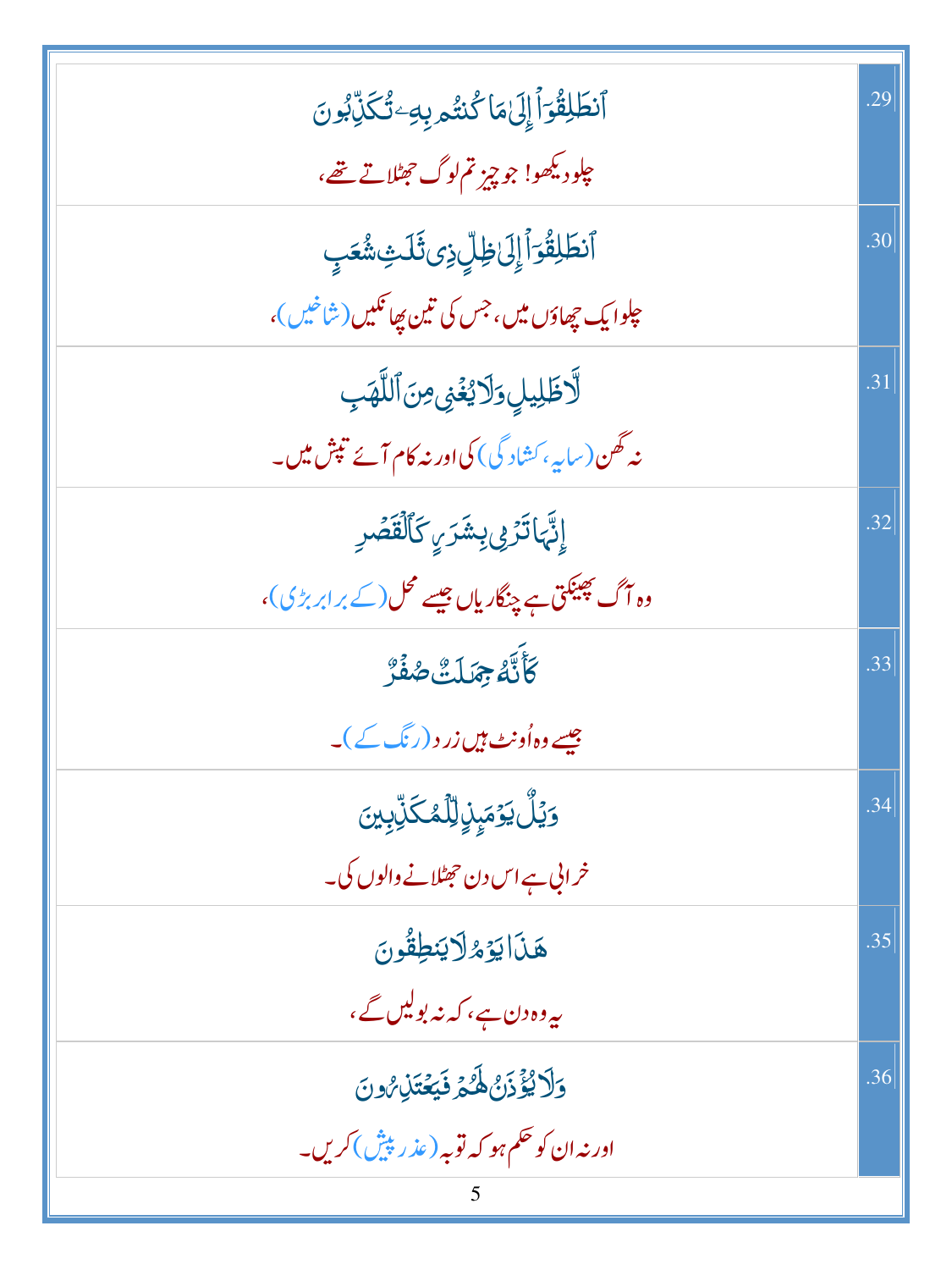| <u>وَيُلُّ يَوۡ</u> مَبِنِۙالِّلۡمُكَنِّبِينَ                                   | .37 |
|---------------------------------------------------------------------------------|-----|
| خرابی ہے اس دن حجھٹلانے والوں کی۔                                               |     |
| هَذَايَوْ الْفَصَلَ                                                             | .38 |
| ىيە ہے دن فیصلے كا،                                                             |     |
| جَمَعْنَكُمْ وَٱلْأَوَّلِينَ                                                    |     |
| جمع کیاہم نے تم کواور اگلوں (پہلوں )کو،                                         |     |
| فَإِن كَانَ لَكُمْ كَيْلٌ فَكِيلُونِ                                            | .39 |
| پھر اگر <sup>پچ</sup> ھ داؤہے تمہارا،تو چلالو مجھ پر۔                           |     |
| <u>وَيۡلُّ يَوۡ</u> مَ <sub>ۡ</sub> ڹِڹۣڵؚڷڡػۘڵ <sub>ؚ</sub> ۨٙڮؚؾ              | .40 |
| خرانی ہے اس دن حجٹلانے والوں کی۔                                                |     |
| ٳۣڽؖٞٲڷؙٙؿۨٙڦؚؾڹ؋ۣڟٟڶڸٟڔٙڠؽۅڹ                                                   | .41 |
| جو ڈر والے (منقی) ہیں، وہ چھاؤں میں ہیں اور ندیوں میں،                          |     |
| وَفَوَا كِةَ فِيَّا يَشْتَهُونَ                                                 | .42 |
| اور میوے (ہوں گے ) جس قسم کے (انکے ) جی ( دل ) جاہے ،                           |     |
| ڴؙڵۅٲ <sub>؋</sub> ٲۺٞۯڹ۠ۅٱۿڹؿؙۜٵ <sub>ؿ</sub> ڡؘٵػ۠ڹؾ۠ <sub>ۿ</sub> ڗٙؾۘۼڡؘڵۅڹ | .43 |
| کھاؤاور پیؤرچ(مڑے)سے،بدلہ اس کاجو کرتے تھے۔                                     |     |